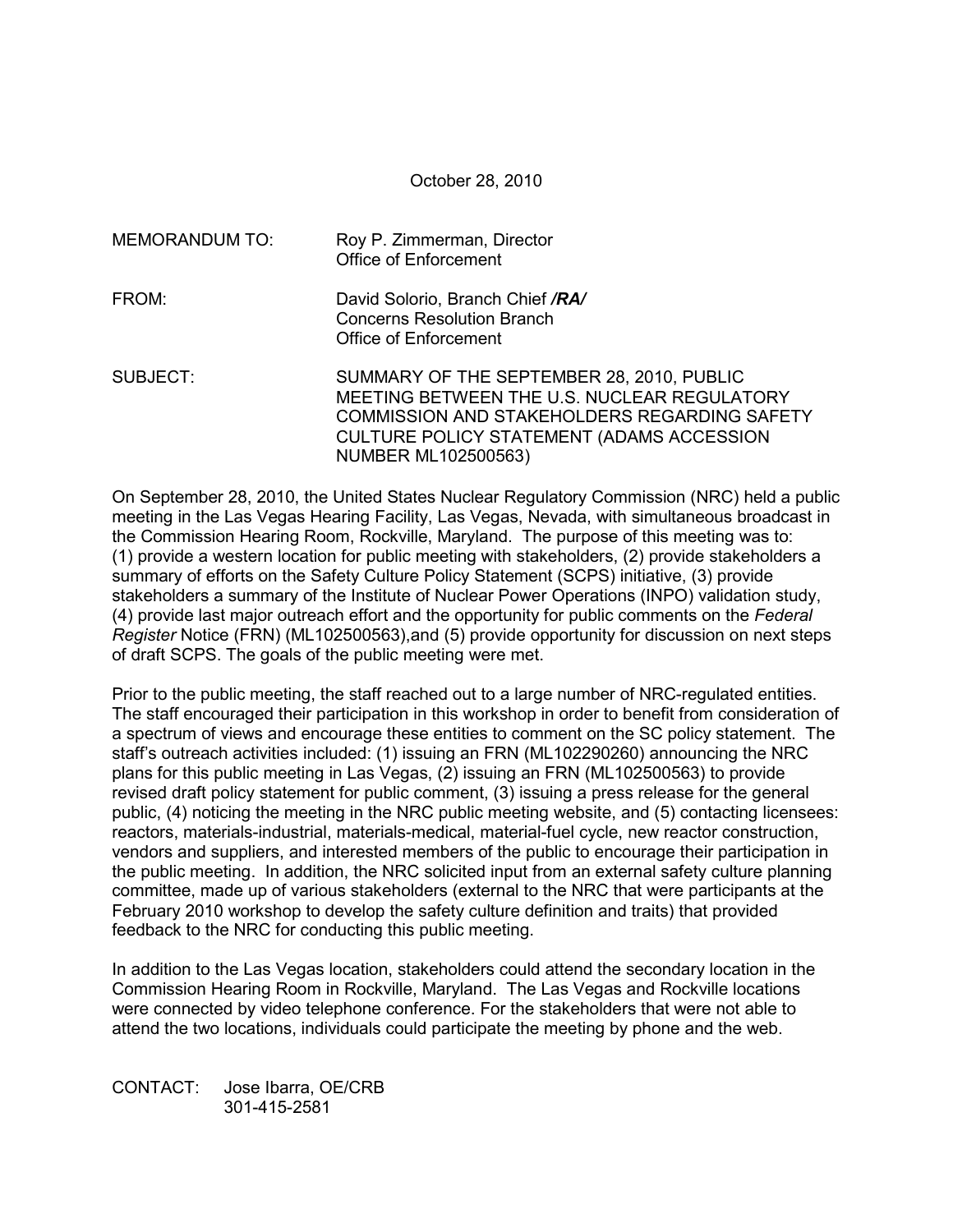Because it was expected there would be attendees new to the safety culture topic, the one-day public meeting was structured to provide information for both stakeholders familiar with the SCPS initiative and stakeholders new to the SCPS initiative. The staff (1) presented the research basis for the development of a safety culture, (2) presented the evolution of the draft safety culture policy statement initiative from the start of the process to the present, and (3) presented information on the INPO validation study.

Following the NRC presentations, a panel of stakeholders representing nuclear power, portable nuclear gauges, building and construction, and physicists in medicine provided comments from their perspective on the SCPS. A facilitated discussion followed with opportunities for stakeholders in Las Vegas, Rockville, and on the phone and the web to join the discussion and ask questions.

In the afternoon the staff provided a brief description on the remaining steps in the SCPS initiative before the Commission renders its decision on the SCPS and gives the staff instructions related to the implementation of the policy. As a part of this discussion the staff from four licensing program offices provided their thoughts on implementing the SCPS. Another panel representing physicists in medicine, non-destructive testing, and fuel cycle facilities presented their comments related to the challenges/issues with respect to implementing the SCPS. An additional opportunity was provided for stakeholders to participate in the discussions and ask questions regarding the implementation and any other SCPS issue.

Throughout the meeting, stakeholders complimented the manner in which the NRC approached the development of the development of the SCPS. Specifically, they talked about the NRC giving the regulated entities the opportunity to be part of the development of the proposed definition and traits. Additionally, the stakeholders acknowledged that the NRC through its external planning committee kept them aware of the outreach activities.

Stakeholder comments during the public meeting:

1. INPO Validation

The staff stated that the INPO validation study only applied to the nuclear power area and had a targeted purpose. Nevertheless, several stakeholders expressed concerns that this study only applied to nuclear power reactors. The staff clarified the intent of the validation study with options on how it could potentially be used. This explanation appeared to mitigate some of the concerns. A representation of the American Association of Physicists in Medicine (AAPM) indicated that they want to poll the medical community regarding the INPO study and plans to do so at a meeting in late November.

2. Definition and Traits

There was agreement expressed by the stakeholders at the public meeting that the definition and traits as proposed in the September 17, 2010, FRN were satisfactory. There was a discussion related to the topic of Complacency as well as the potential addition of Questioning Attitude as a new trait. The Nuclear Energy Institute (NEI) representative for the nuclear reactors indicated that he supported the addition of Questioning Attitude as a trait. The nuclear fuel cycle representative indicated that there may be confusion if Questioning Attitude was added as a trait in response to a discussion of complacency. He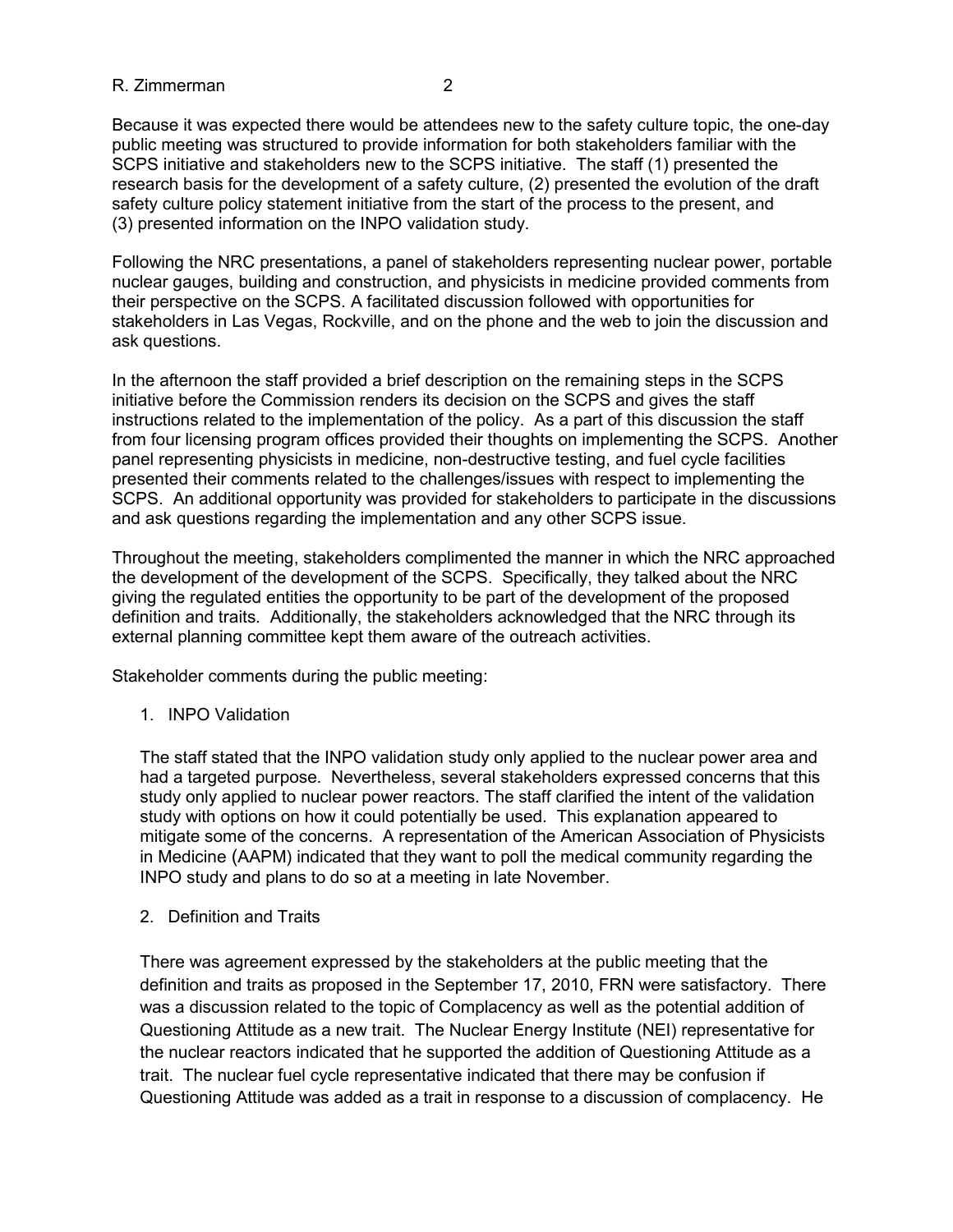stated that complacency is the number one concern with respect to industrial safety. He further stated that Questioning Attitude is important, however, he did not see a direct nexus between Questioning Attitude and Complacency. He believes these are different traits. A stakeholder representing the Endangered Planet Earth group indicated that complacency should be trait.

There was support for including the traits directly in the statement of policy as they are in the September 17 FRN. One commenter representing the Endangered Planet Earth group indicated that the definition was too broad. He suggested one for power reactors and one for other licensees.

## 3. Federal Register Notice

Several of the representatives requested an extension of the FRN comment period originally set for 30 days. They felt their organizations needed more time to review the draft SCPS. The comment period is scheduled to end on October 18, 2010.

4. Other Issues

The nuclear fuel cycle representative indicated that there needs to be additional discussion as to how vendors and suppliers will be addressed in the policy statement.

The Endangered Planet Earth representative indicated that there should be an enforcement mechanism for the policy statement.

There was concern expressed regarding the lack of involvement of the Advisory Committee on the Medical Uses of Isotopes **(**ACMUI**).**

# 5. Next Steps

A representative in the medical community stated that the implementation phase for different categories of licensees may differ. This representative further stated that the NRC needs to define metrics related to the Statement of Policy. It was recommended that this effort should be completed with participation by the industry, such as with round-table discussions. In addition, this representative stated that additional presentations to industry groups would not suffice and a third tier is important and needs to be completed before enforcement of the policy statement. Support for her comments were offered by a radiation safety officer who stated that any scheme needs to be objective and the NRC should use a trial approach.

In response to questions regarding the framework for providing feedback during the implementation phase, the staff indicated that: (1) NUREG-1556 volumes, pertaining to material licensees, would be published for public comment, (2) States could inform their licensees, and (3) other organizations could be informed.

A medical community representative indicated a potential concern with NRC citing safety culture being rolled up into an inspection finding. This representative provided an example where a Veteran Affairs Hospital and Johns Hopkins University were cited by the State of Maryland.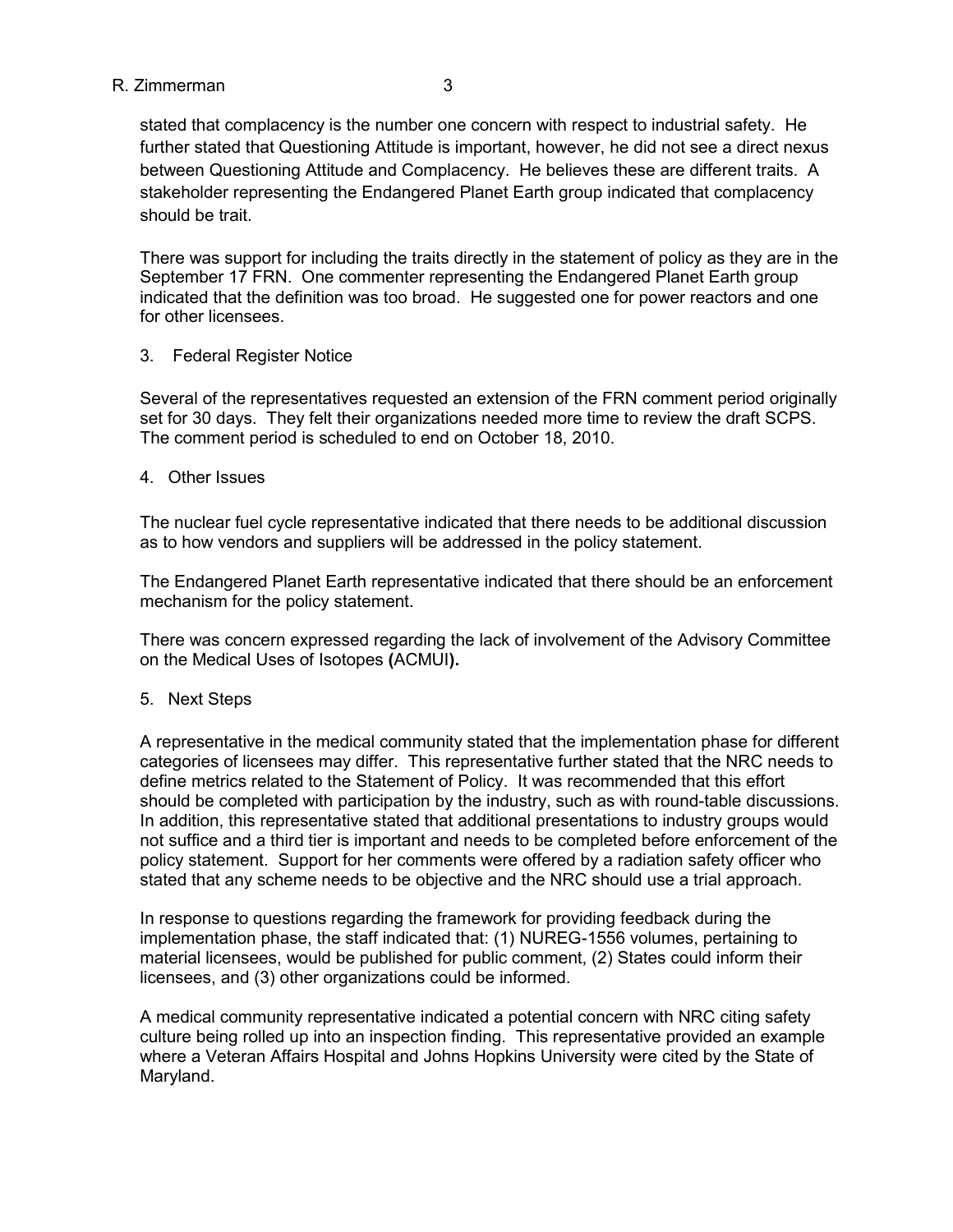The nuclear fuel cycle representative indicated that there should be a sizeable investment in addressing the issues of implementation. He indicated that there needs to be a consideration of priorities for the regulated community and alluded to 20 generic issues that the fuel cycle industry is working on that he feels would have a greater affect on improving safety than the focus on safety culture.

The representative for the Non-Destructive Testing Management Association (NDTMA) stated that the NRC needs to define the expectations for implementation and should consider holding additional workshops.

The Director for the Office of Enforcement indicated that the Commission paper would address implementation by the different licenses at some level.

Information about the Las Vegas Public Meeting can be obtained at:

http://www.nrc.gov/about-nrc/regulatory/enforcement/safety-culture.html#meetings

This information among other documents includes the meeting agenda and the presentations.